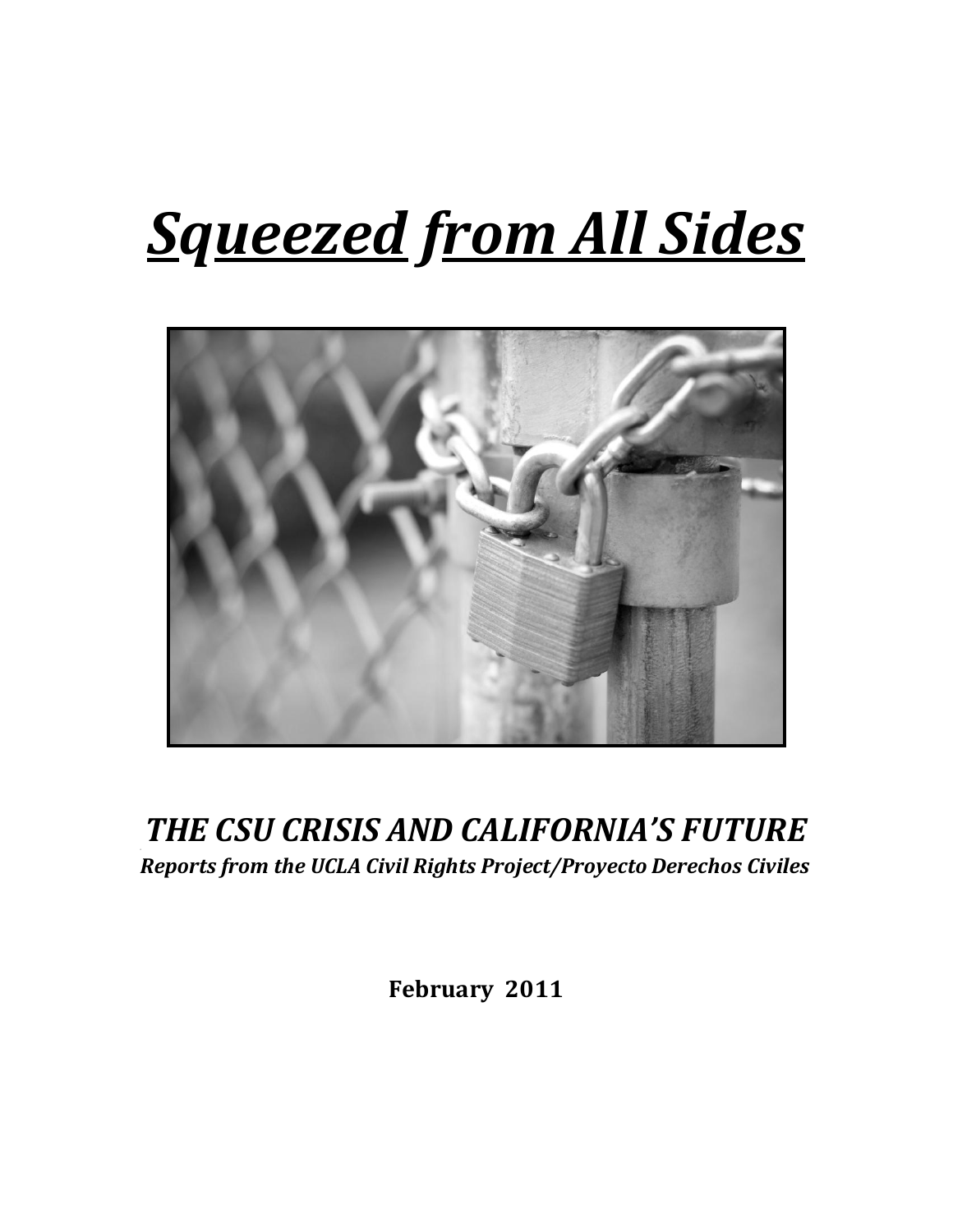# **THE CSU CRISIS AND CALIFORNIA'S FUTURE** *Reports'from'the'UCLA'Civil'Rights'Project/Proyecto'Derechos'Civiles*

This is the first in a series of reports funded with support from the California Faculty Association, Ford Foundation, and the Civil Rights Project. The studies were commissioned by the Civil Rights Project, which issued a call for papers. The research proposals were reviewed by a panel of outside experts, and the papers were edited by the Civil Rights Project staff. The California Faculty Association had no role in that process. Final control of the papers rested with the authors. These reports may be used and reproduced without royalties to the Project, as may all of our reports. The project was directed by Civil Rights Project Directors Gary Orfield and Patricia Gándara.

Acknowledgements:

The Civil Rights Project thanks the administration of CSU Northridge for access and the implementation of the student survey on campus. The authors would particularly like to thank Provost Harold Hellenbrand and Bettina Huber, Director of Institutional Research, for their thoughtful comments and support of this survey, as well as the CSUN faculty who cooperated in distributing and collecting the instrument. Joseph Antunez was an invaluable resource in the Provost's office. We also thank Moon S. Ko for help with analysis.

 $\odot$  2011 The Civil Rights Project/Proyecto Derechos Civiles

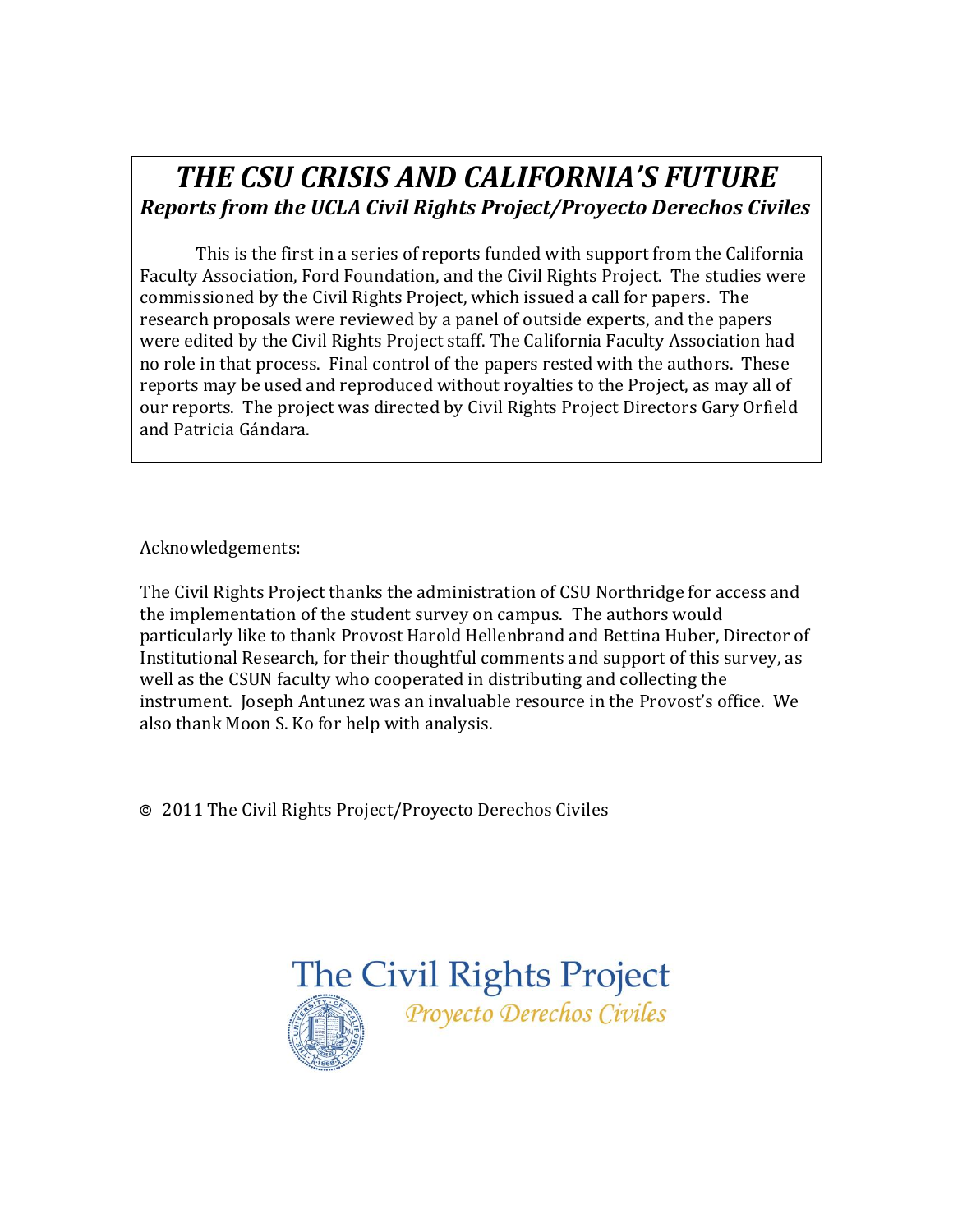# Squeezed from All Sides

#### Foreword

California long enjoyed rapid growth, abundant jobs, and expanding college opportunity—key elements of the California dream. Now the state is struggling to recover from its worst economic crisis in generations, a demographic slowdown, a devastating collapse of the wealth of the state's families from the housing crisis, and severe cutbacks in higher education. California's students are being asked to pay much more to get less. There can be no doubt that these are extraordinary times and if California is to emerge from its worst fiscal crisis in modern times, it will require sacrifice on everyone's part. Yet, in spite of a lot of discussion about the budget crisis, there has been too little analysis of the consequences of the budget cuts and far too little information on how the cuts have affected the lives and prospects of our young people trying to finish college and prepare for a future.

A recent report from the non-partisan Public Policy Institute of California predicts that the state will be short one million college graduates needed in 2025 to fill the jobs that require a BA. Another recent study from the National Center for Public Policy and Higher Education projected that by 2020 California would begin to see an 11% reduction in its per capita earnings if the state was not able to immediately increase the number of college graduates. Higher education is the economic engine of the state and that engine produces jobs, and it is in this context that California is slashing the budgets of its colleges and universities. No institution is more central in producing the college degrees that the state so desperately needs than the California State University (CSU), the nation's largest system of public universities.

If the colleges remain full, and students who can manage somehow pay the rapidly rising tuition, it is easy to assume that things are working out. But at what cost to the state? If students take significantly longer to graduate and their education must be subsidized for 25% or more time, are there truly any savings to the state? If these young people are delayed in entering the job force because they are short courses they need to graduate, how much does it cost the state in foregone tax revenues? Will the state accommodate the rising demand for higher education? This research went to the students on one of the largest CSU campuses to ask them how the changes are affecting their lives. What they told us shows that the challenges they face are severely limiting their opportunities and taking years out of their productive lives; these challenges are putting great stress upon families that are already disrupted by the loss of jobs and income. Too many students are helping support their families, who can no longer help them. Latino and black students are especially hard hit but many white students and their families face all of these problems as well.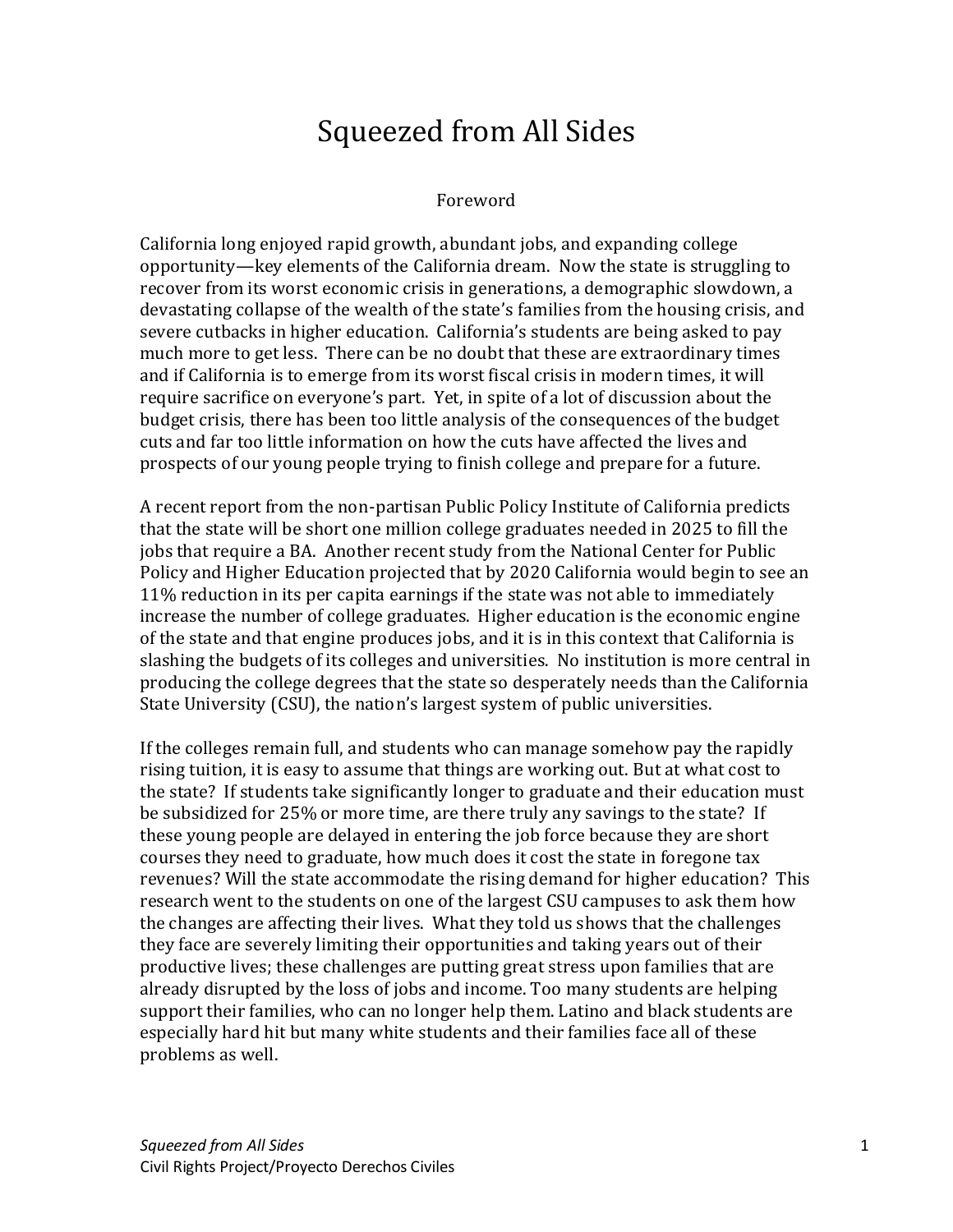Most students are determined to keep going, because they know the consequences of not finishing college, especially in a state where the decent middle class jobs for people without degrees are shrinking away. But students are also facing an alarmingly high level of stress. As we face the prospects of making a very bad situation still worse, it is important for Californians to listen seriously to the voices of California's students, and to weigh the urgent question: at what cost are we shifting the burden to these young people?

We understand very well that the state of California faces a terrible financial crisis that will not be resolved without significant sacrifice. We know that the poor, the elderly, those with physical and mental illnesses and many others are suffering badly and that critical basic services are being cut. But California is a state with many resources that have not been tapped and we have broken the pact that the state has historically made with the young—to educate them so that they can compete with the rest of the country and the world, and so that each generation can reach beyond the boundaries of the prior one to build the state's future. This generation is being asked to pay much more for much less and to do it in the worst economic situation since the Great Depression. Older generations that were offered excellent public higher education at a much lower price have now voted to offer this generation less for much higher costs, even while higher education has become much more crucial for the future of all Californians. The choices are grim. Either we develop the talent of our young people or we decline. There is no easy answer in this difficult time, but we all need to listen carefully to the struggling students who are the state's future.

Professors Patricia Gándara and Gary Orfield Civil Rights Project/ Proyecto Derechos Civiles, !!!!!!!!!!!!!!!!!!!!!!!!!!!!!!!!!!!!!!!!!!!!!!!!!!!!!!!!!!!!!!!!!!!!!!!!!!!!!!!!!!!!!!!!!!!!!!!!!!!!!UCLA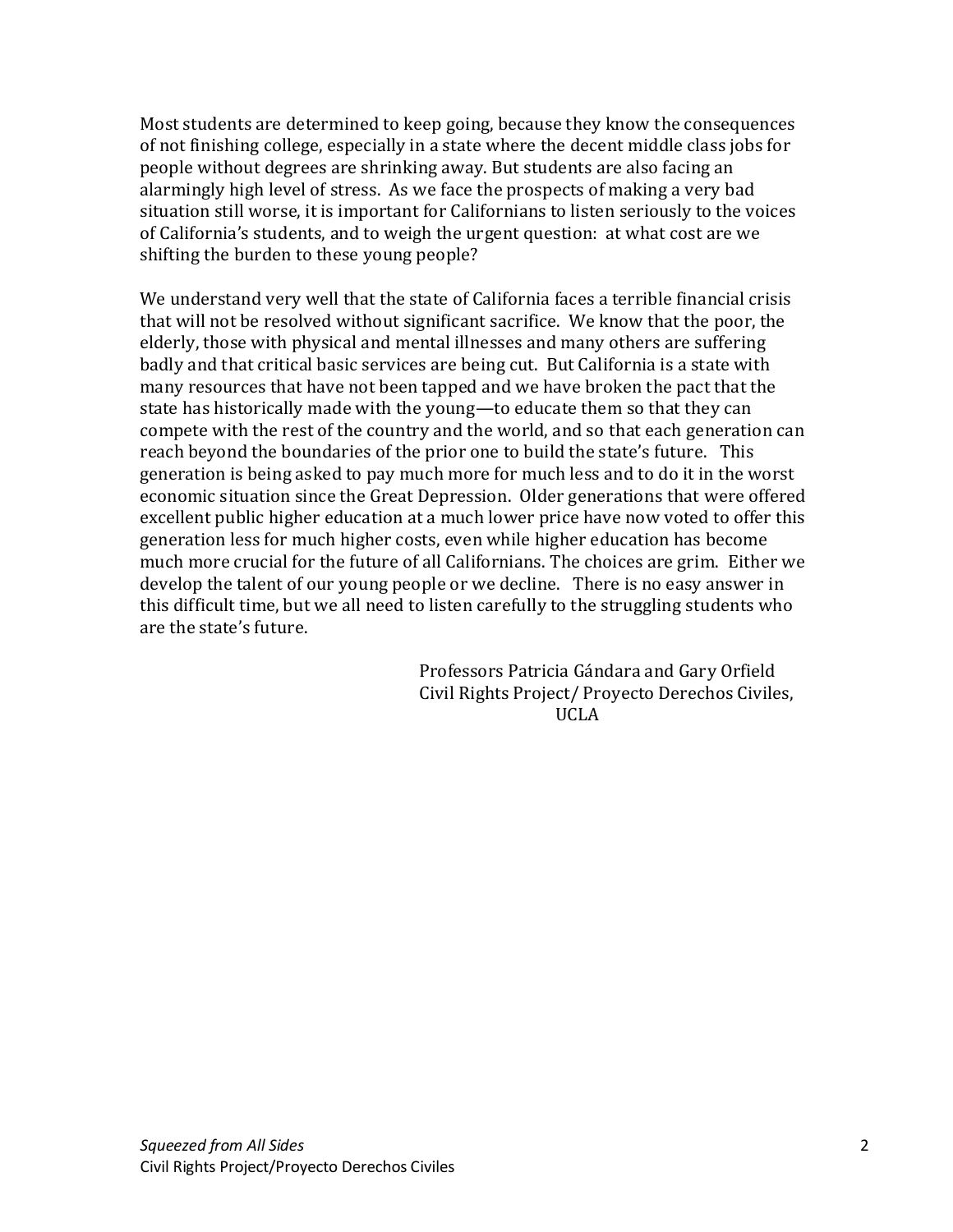### *The'CSU'and'Opportunity'in'California.*

The 23 campuses of the California State University system constitute the nation's largest system of BA-granting public universities, offering a rich array of fields of study. The system is not open enrollment. Students need to be in the top third of California students to qualify and some campuses are becoming far more competitive. The CSU is the key to mobility for young people in the state and particularly important for students of color. Twenty-one (21) percent of its graduates are Latino and 5 percent are black. The number of Latino graduates is well over twice the UC number and the number of black BA recipients is more than three times the UC number, as is the small number of American Indian graduates.<sup>1</sup> Although these differences are partially explained by the much smaller size of the UC system and the smaller share of its enrollment in undergraduate programs, the CSU system obviously has great importance for the mobility of students of color and struggling families of all races. Reductions in resources and access will affect the life chances of all groups of students in the state. In a state with a relatively small sector of private non-profit four-year college enrollment, the CSU plays a particularly critical role in higher education. The banning of affirmative action in the state by Proposition 209 makes it critically important for civil rights purposes. Among other important roles, the CSU is the source of the great majority of California's teachers.

### *The'Campus*

We surveyed more than 2,000 students at the CSU Northridge (CSUN) campus, which enrolls more than 35,000 students and is one of the 50 largest universities in the nation though it is just one of the 23 CSU campuses. CSUN reflects the rich diversity of California with thirty percent (30%) of students European American/White, 31% Latino, 7% African American, and 11% Asian (inclusive of all Asian subgroups). Like the nation's colleges in general, it was predominantly female in 2010, 57% female, 43% male. Among Latinos, 62% of the students were female as were 70% of black students.

Across the CSU system 53% of all students are from nonwhite backgrounds as are 50% of CSU Northridge students. It has the largest teacher preparation program of any of the CSU campuses at a time when raising the quality of teachers is a central goal of education reform. Research clearly shows that well-trained and experienced teachers are the most precious resource of our schools.

!!!!!!!!!!!!!!!!!!!!!!!!!!!!!!!!!!!!!!!!!!!!!!!!!!!!!!!!!!

<sup>&</sup>lt;sup>1</sup> 2009 data, California Postsecondary Education Commission website, downloaded Feb. 1, 2011. cpec.ca.gov/Student!Data/EthSnapshotGraph.asp.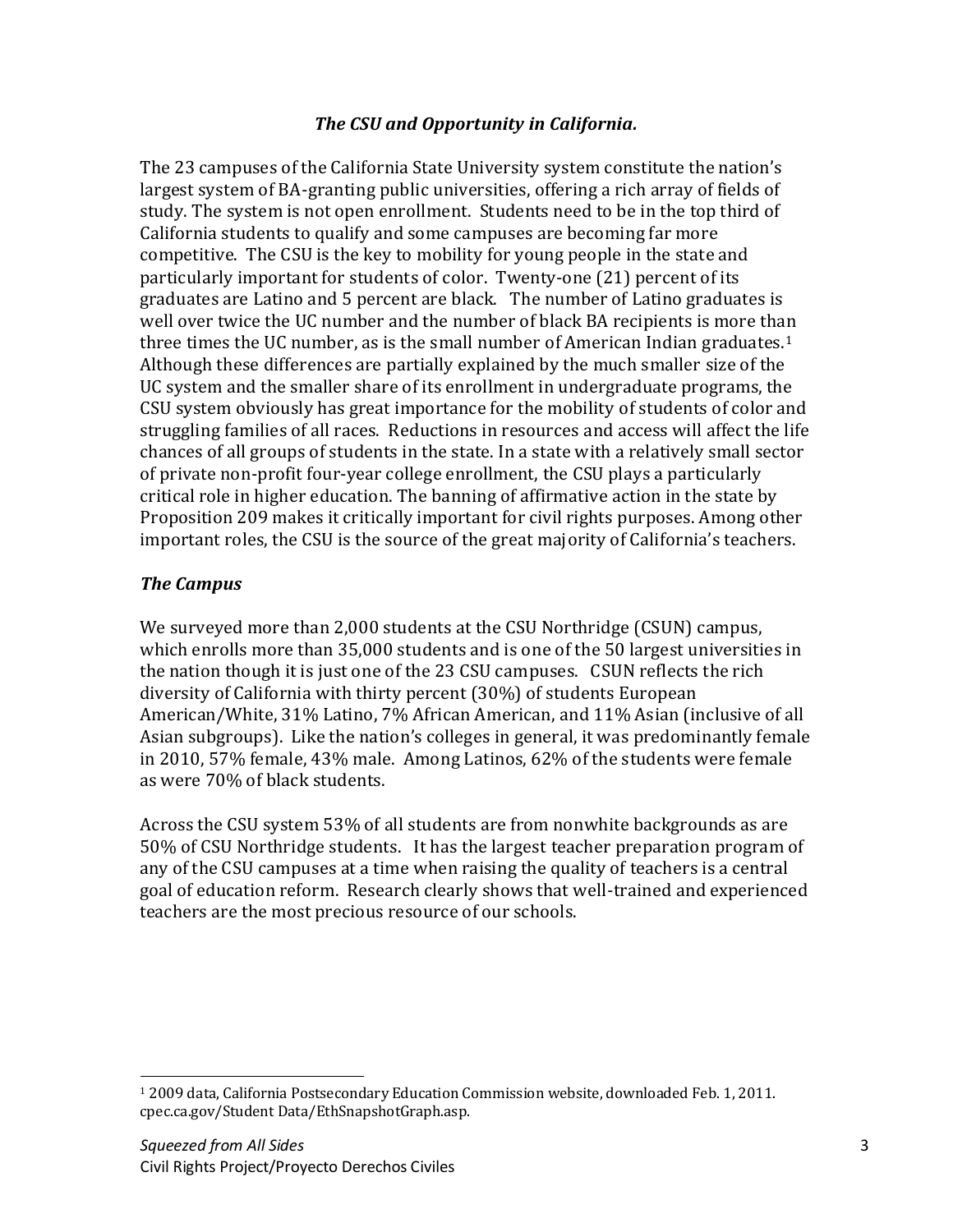# *The'Survey*

The survey was anonymous and consisted of about 20 questions asking students about aspects of their academic, financial, and future plans as well as half a dozen demographic questions. It also offered the opportunity for students to write a short comment about their personal situation if they chose to do so. Remarkably, more then three-fourths of the respondents chose to write a comment. The survey took approximately 10 to 15 minutes to complete.

# *The'Sample*

The survey was conducted in the fall of 2010. Upper division core classes were sampled. The great majority of students in the sampled classes completed surveys in the classroom with  $82\%$  of students responding for a total of 2,158 returned. The very high response rate and significant number of respondents lend confidence in the findings. The great majority of the respondents were upperclassmen--38% were seniors and 45% were juniors. Just 13% were sophomores, and 5% were freshmen. The average age of respondents was 23 years old, with 91% unmarried, 94% childless, and 90% citizens.

The focus was on students who had been on campus for several years, who could reflect on changes to their educational situation that accompanied the deepening recession and concomitant increases in tuition and fees. Eighty-three percent (83%) of respondents were full-time students who had been attending this or another CSU campus continuously. Although many also worked, these were overwhelmingly serious full-time students deeply committed to finishing college.

The demographics of the respondents mirror very closely the demographics for the university: 60% female, 40% male; 36% European American; 30% Latino; 5% African American; 8% Asian/Pacific Islander (including Southeast and South Asian, 11.4%), and 18% "mixed" or "other." Other ethnic categories constituted 2% or fewer of students.

|        | Frequency/Percentage |           |        |           |      |           |       |         |       |           |  |  |  |
|--------|----------------------|-----------|--------|-----------|------|-----------|-------|---------|-------|-----------|--|--|--|
|        | White                |           | Latino |           | AfAm |           | Asian |         | Other |           |  |  |  |
|        |                      | $(N=758)$ |        | $(N=616)$ |      | $(N=108)$ |       | (N=173) |       | $(N=409)$ |  |  |  |
| Female | 442                  | 58.3      | 382    | 62.0      | 76   | 70.4      | .00   |         | 254   | 62        |  |  |  |
| Male   | 316                  | ⇁         | 234    | 38.0      | 32   | 29.6      |       |         |       |           |  |  |  |

Table 1. Study Sample by gender, race, and ethnicity<sup>2</sup>

<sup>!!!!!!!!!!!!!!!!!!!!!!!!!!!!!!!!!!!!!!!!!!!!!!!!!!!!!!!!!!</sup>  $2$  We do not include in this table or in the analyses very small groups, such as Southeast Asian and Native American, because of instability of findings due to the very small numbers in the sample. However we did collect data for these groups. Targeted research with substantial samples of these groups would be very useful because they surely face the same challenges.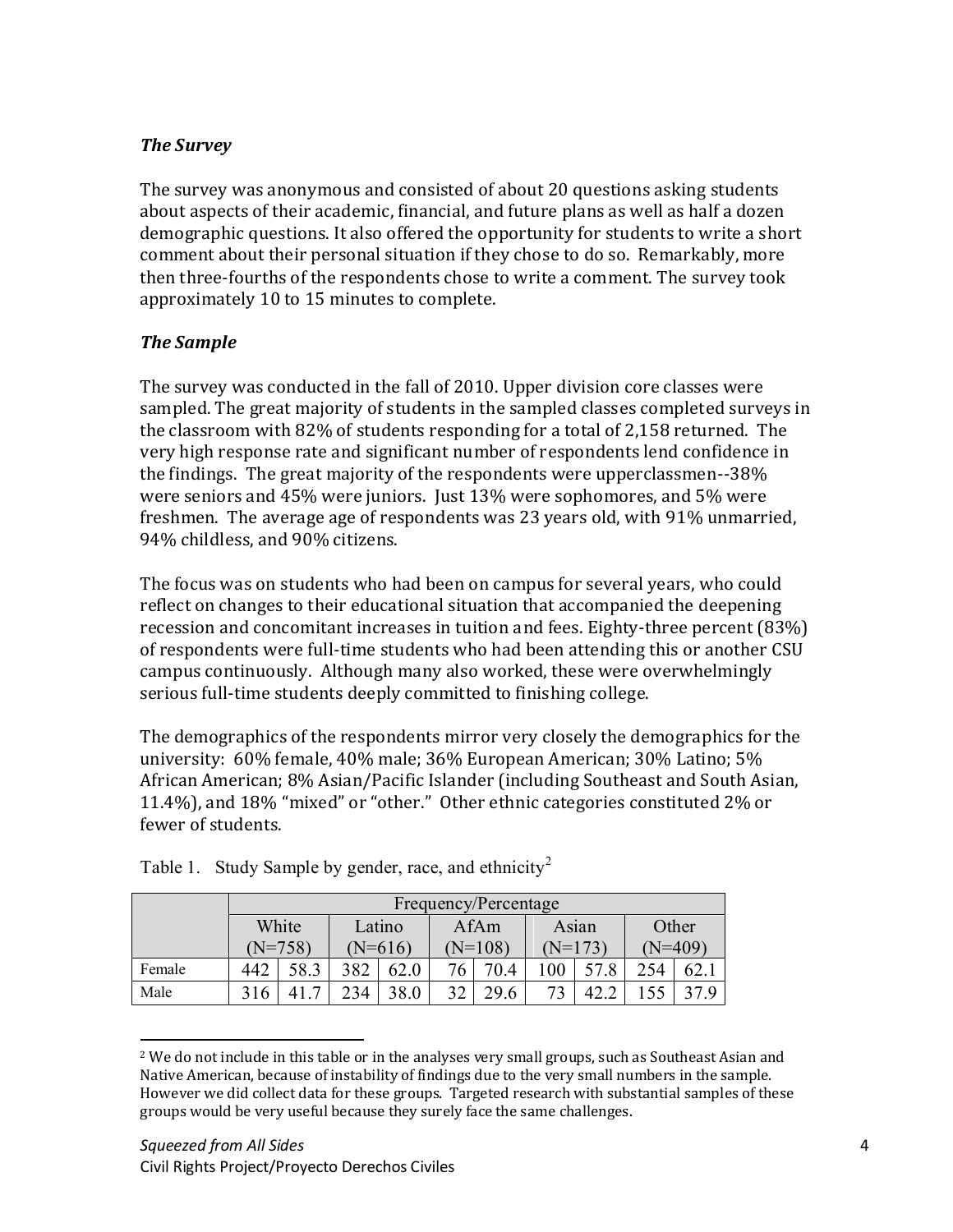## *Major'Findings*

College is a complicated time for many students and much more challenging now. The CSU students surveyed reported stresses from many directions, with resources shrinking, costs rising, and out-of-school burdens growing. Students had faced midyear tuition increases with another ten percent increase coming in September. They are living in one of the states most damaged by the recession and among the slowest to recover. The pressures they feel are many sided.

## **Shift in Student-Parental Roles**

Helping their children to successfully complete college is one of the central goals of many parents, but now many are asking their children for help. For many in our sample, the economic recession has reversed the typical roles of students and parents. Parents facing economic crises must often take help from students that are simultaneously trying to support themselves and pay increasing college costs. Parents find themselves without resources and needing help in the worst economy of their lifetimes. Brothers and sisters have to ask our students for help as the weak economy has pummeled job hopes for the young. Policymakers need to understand the extraordinary situation young people are facing today when they make decisions about aid and tuition levels.

Table 2. Has the economic crisis (since 2008) increased your family's need for financial support from you?

|                | Frequency       | Percentage   |
|----------------|-----------------|--------------|
|                | .123<br>$(N=2)$ |              |
| Yes            | ,245            | 58.6%        |
| N <sub>0</sub> | 878             | $.4\%$<br>41 |

Approximately half of all students noted that their parents provide less support for them than before the recession and more than a third noted that at least one of their parents has had their salary reduced as a result of the economic downturn. Most respondents noted that they were responsible to help support or provide emergency help for other family members. 45% of these students noted that they had to provide this support for parents, 38% for siblings. Of course, in some cases students are helping both.

These challenges reflect the economic crisis many parents are facing. For example, one in sixteen had their home foreclosed or was facing foreclosure. Home equity is the major source of wealth for most families and a basic part of family stability. Losing the family home and losing whatever wealth had been accumulated are devastating blows. California's housing bubble, the surge of joblessness, and the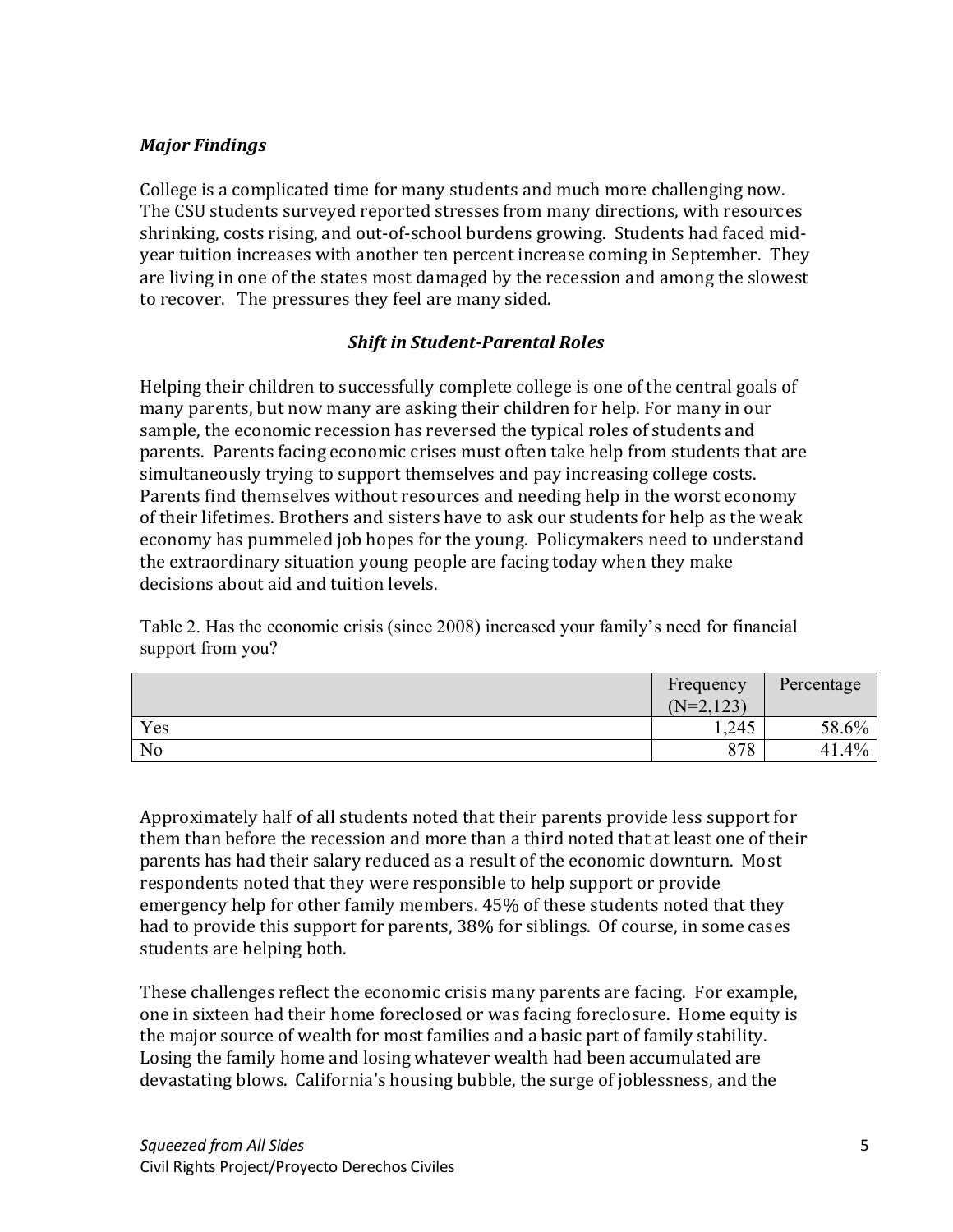widespread use of predatory loans have created a meltdown in the housing market  $\overline{a}$ that is affecting many students very directly.

On other fronts, the parents of more than one out of ten students had lost their job and more than a fifth had their income reduced. One in nine couldn't pay their bills. With families providing less support for the students, and many parents reversing roles and needing help from their children while they are full-time students, the situation is causing a squeeze from all sides.

|                                                      | Frequency   | Percentage |
|------------------------------------------------------|-------------|------------|
|                                                      | $(N=3,938)$ |            |
| None                                                 | 373         | $9.5\%$    |
| Their situation has improved                         | 67          | $1.7\%$    |
| One or more parents has been laid off                | 415         | $10.5\%$   |
| One or more parents have had hours or salary reduced | 838         | 21.3%      |
| Home foreclosed or foreclosure threatened            | 224         | $5.7\%$    |
| Family has lost medical coverage                     | 302         | $7.7\%$    |
| Family cannot pay bills                              | 448         | 11.4%      |
| Parents provide me less support than in the past     | 1,009       | 25.6%      |
| Other                                                | 262         | $6.7\%$    |

Table 3. Impact of the recession (since 2008) on your parents' economic situation.

Some students cannot afford housing. "Because of financial issues," said one, "I don't have a place to live. I couch surf from place-to-place so my parents could be able to afford medical expenses." Needless to say, it is hard to find a good place to study in someone else's place. Another student also discussed the struggle to pay rent as his family could no longer provide it: "I no longer live rent free because my family's income has gone down, so I use my grant money to pay rent and help my mom and hrother."

The recession has hit immigrant families particularly hard. The construction industry, which employs a significant number of immigrants, has largely collapsed, putting these students in the kind of position one undocumented young woman describes: "As a young woman in college, helping to support my family, it is extremely difficult.... I had to take on more hours causing my grades to plummet. Seeing my family and my parents struggle is really tough mentally, spiritually, and psychologically and being an AB540 student sometimes makes me feel more hopeless and frustrated."

Those students with families of their own face pressures that are sometimes even greater than those of other students: "I am a single mom with an entire family of

!!!!!!!!!!!!!!!!!!!!!!!!!!!!!!!!!!!!!!!!!!!!!!!!!!!!!!!!!!

 $3$  Respondents were directed to mark as many as applied therefore the number and percentage reflect more than the total number of respondents.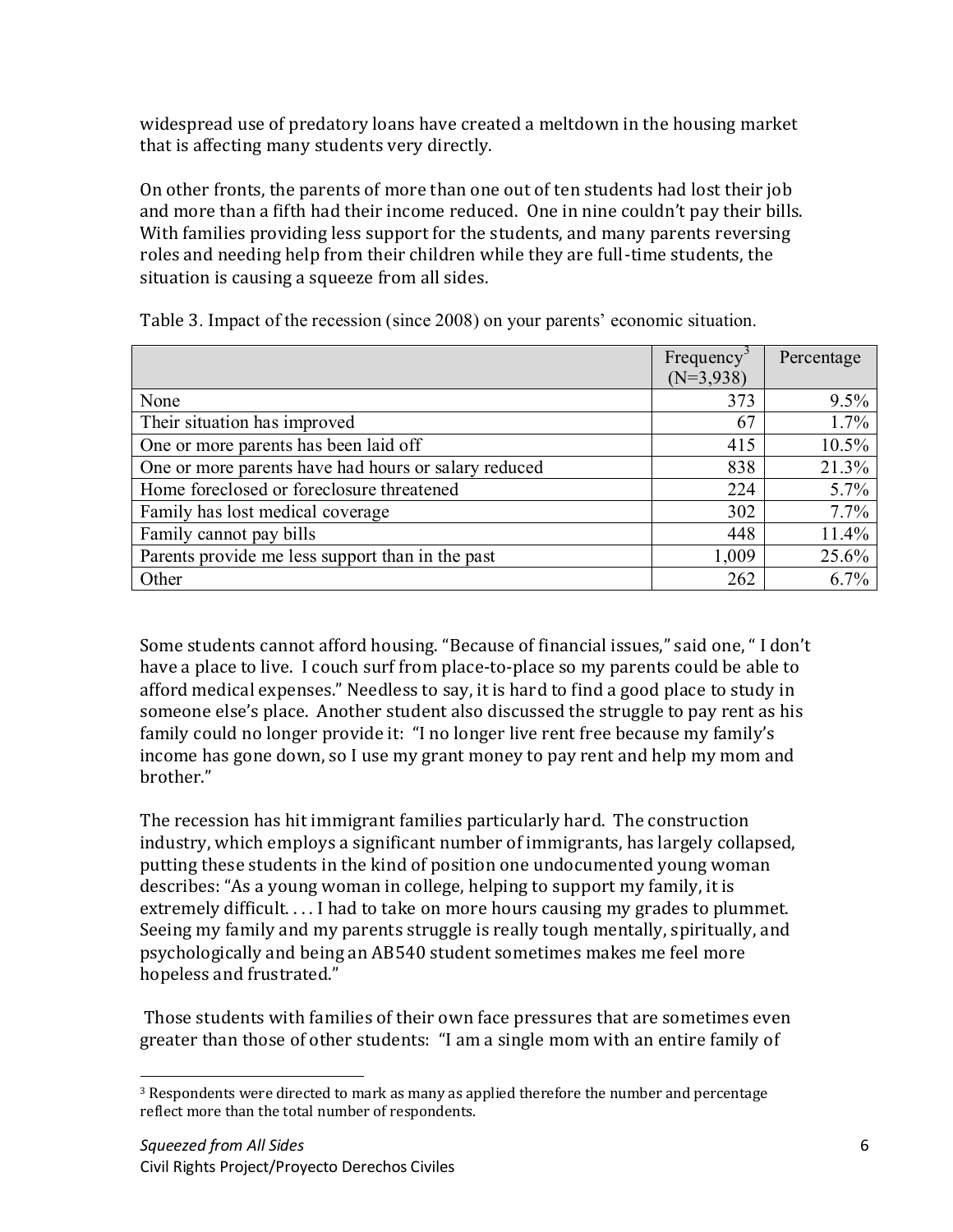parents and siblings depending on me for help," one wrote on our survey. "We are," she wrote, "in a dire situation."

Long-term joblessness, as has been the case for many Californians, has been shown to greatly diminish the chance of successful reemployment. The ongoing economic and social collapse that often ensues puts incredible pressure on college students: "My parents were both laid off 2 years ago and still haven't found jobs. They have problems paying their house payments and bills. I've had to send them money so payments won't be late for them. I work as much as I can without it interfering with  $school \ldots$ ." This is not the classic college experience of older generations.

|                                                                  | Frequency/Percentage |           |           |      |                |           |                |           |           |       |
|------------------------------------------------------------------|----------------------|-----------|-----------|------|----------------|-----------|----------------|-----------|-----------|-------|
|                                                                  |                      | White     | Latino    |      | AfAm           |           |                | Asian     |           | Other |
|                                                                  |                      | $(N=759)$ | $(N=617)$ |      |                | $(N=108)$ |                | $(N=173)$ | $(N=411)$ |       |
| None                                                             | 179                  | 23.6      | 64        | 10.4 | 16             | 14.8      | 35             | 20.2      | 62        | 15.1  |
| Their<br>situation has<br>improved                               | 25                   | 3.3       | 18        | 2.9  | $\overline{2}$ | 1.9       | $\overline{4}$ | 2.3       | 14        | 3.4   |
| One or more<br>parents has<br>been laid off                      | 107                  | 14.1      | 159       | 25.8 | 21             | 19.4      | 31             | 17.9      | 76        | 18.5  |
| One or more<br>parents have<br>had hours or<br>salary<br>reduced | 253                  | 33.3      | 300       | 48.6 | 43             | 39.8      | 66             | 38.2      | 152       | 37.0  |
| Home<br>foreclosed or<br>foreclosure<br>threatened               | 57                   | 7.5       | 76        | 12.3 | 17             | 15.7      | 13             | 7.5       | 58        | 14.1  |
| Family has<br>lost medical<br>coverage                           | 67                   | 8.8       | 131       | 21.2 | 20             | 18.5      | 20             | 11.6      | 53        | 12.9  |
| Family<br>cannot pay<br>bills                                    | 124                  | 16.3      | 161       | 26.1 | 28             | 25.9      | 24             | 13.9      | 98        | 23.8  |
| Parents<br>provide me<br>less support<br>than in the<br>past     | 306                  | 40.3      | 314       | 50.9 | 55             | 50.9      | 84             | 48.6      | 216       | 52.6  |
| Other                                                            | 102                  | 13.4      | 70        | 11.3 | 9              | 8.3       | 12             | 6.9       | 56        | 13.6  |

Table 4. Impact of the recession on your parents' economic situation, by race

Students from every racial group are facing the challenge of having to help out family members while supporting themselves through college, but the burden is distributed somewhat differently by ethnicity. More than 40% of Asian and Latino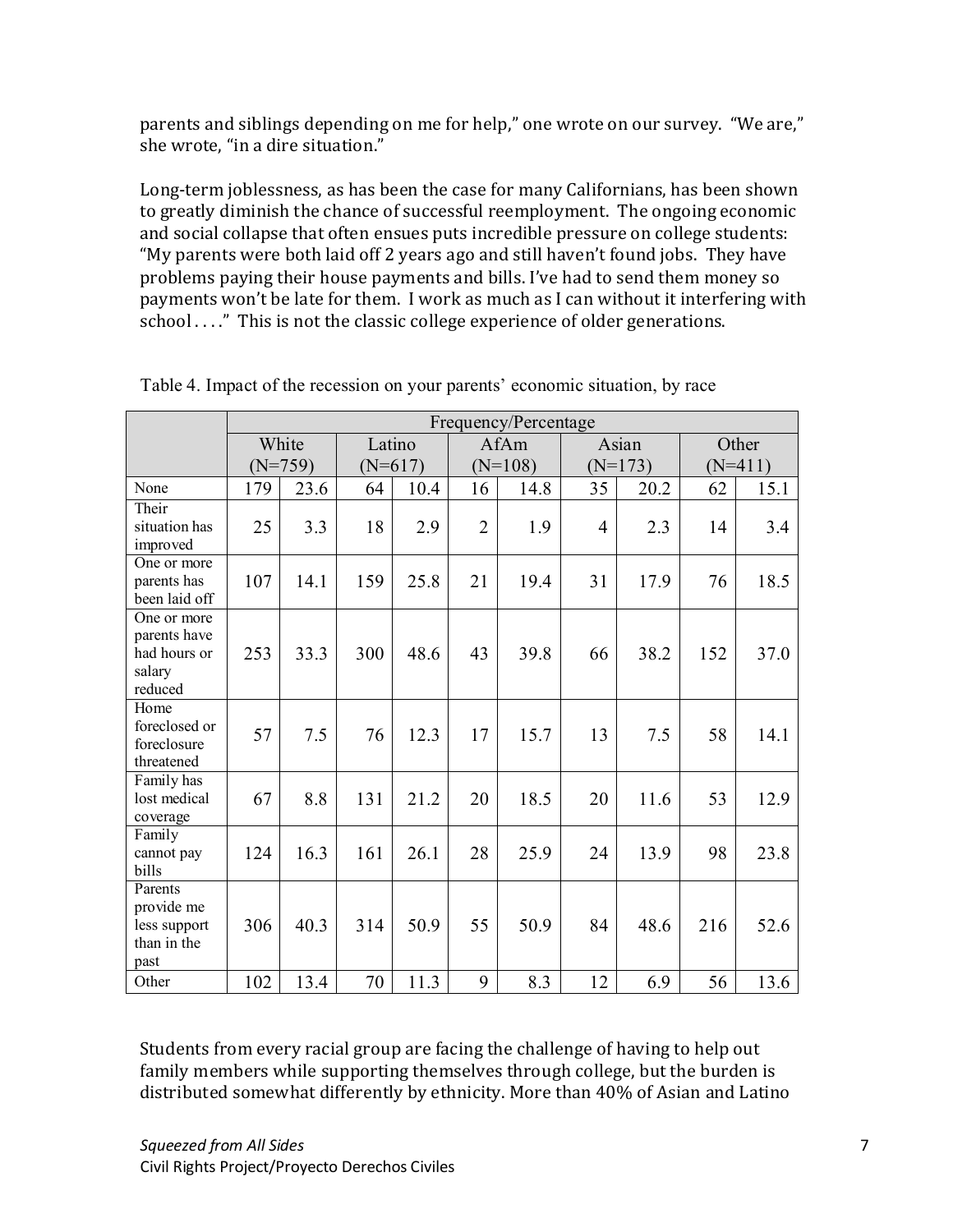students compared to 26% of white students and 20% of African Americans reported having to help out parents. Thirty-five percent (35%) of Latinos and 32% of African Americans reported having to help support siblings, compared to 19% of white students, and 29% of Asians. Latino parents were the most hard hit by job layoffs or having had hours reduced; 49% of Latino students and 40% of African American students said at least one parent had hours or salary reduced compared to 33% of white. Meanwhile, 26% of Latino and 19% of African Americans had a parent who had lost a job, compared to 14% of white students. Latino men have traditionally been employed at high levels with relatively low wages but this recession has hit many of their most important job categories. Many families of all races are in serious trouble, but for families of color it is more a depression than a severe recession.

|                    | Frequency/Percentage |           |        |           |      |           |       |           |       |      |           |  |  |
|--------------------|----------------------|-----------|--------|-----------|------|-----------|-------|-----------|-------|------|-----------|--|--|
|                    | White                |           | Latino |           | AfAm |           | Asian |           | Other |      |           |  |  |
|                    |                      | $(N=759)$ |        | $(N=617)$ |      | $(N=108)$ |       | $(N=173)$ |       |      | $(N=411)$ |  |  |
| Parents            | 195                  | 25.7      | 248    | 40.2      | 22   | 20.4      | 70    | 40.5      | 141   | 34.3 |           |  |  |
| Siblings           | 146                  | 19.2      | 215    | 34.8      | 34   | 31.5      | 51    | 29.5      | 128   |      |           |  |  |
| Other<br>relatives | 99                   | 13.0      | 69     |           | 16   | 14.8      |       | 156       |       | 13.4 |           |  |  |

Table 5. Student responsibility for helping to support or provide emergency help to any other family members, by race

#### *Students'facing'reduced'earnings,'and'increased'expenses*

Students, too, have lost hours or have lower paying jobs as a result of the recession, so many are working more jobs or having to make ends meet with less income. It is hard to work one's way out of the hole when one cannot find enough work or faces lower wages and still rising costs. "I had to take a break from school," one student wrote, he "didn't have enough money and my parents can't help because their own jobs are at stake. I lost my job, for over 5 months I was unemployed due to the city job cuts . . ." Costs rising, out of work and parents' jobs threatened, the obstacles were closing in.

Often the problems are multidimensional: "My father got laid off 3 years ago, got a new one at a pay cut. I got my new job but now they are cutting hours and minimum wage makes it hard to support yourself." The student and the father are both in very tenuous job situations. Another reports a flock of concerns: "Rent has gone up, work hours have gone down, and my family seems to have financial obligations, so I feel bad asking for help." Students wonder where to turn.

When both the college and the students face economic cuts at the same time, the results on students' lives cumulate. One student told how the interaction of the economy, the surging fees and the shrinking class offerings create a deeply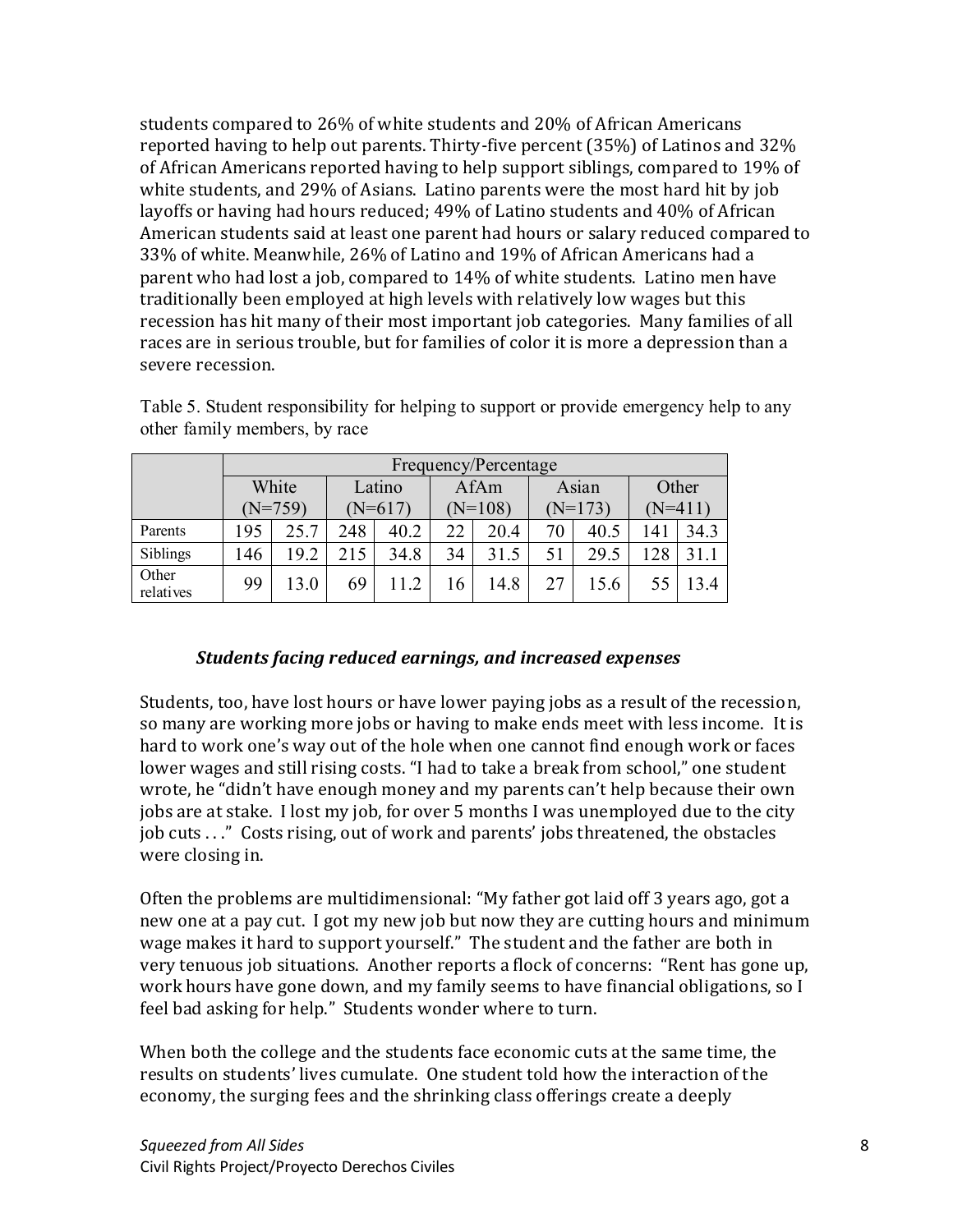discouraging situation. It is, the student wrote, "harder to find a job and hours are cut. Classes are cut, fees [have] gone up, all this makes it harder and longer to finish school." Another student spoke of having to work two jobs, one to help his father who has a terminal illness, and the other to support himself, but with all of this, and trying to be a full-time student he notes, "I sometimes do not buy my books for class because I cannot afford it." When it gets to this point, of course, the educational consequences become painfully apparent, even in the short run, as a student tries to understand a subject and pass exams without the book to study.

About 80% of all students say it is harder to meet expenses today than two years ago; about 30% say it is *much* harder, or they simply cannot meet their costs. Students live with uncertainty and anxiety. "It's an endless feeling of worry," one writes. "I never know if I can afford the next semester and I hate that."

Table 6. If you have been in college for more than one year, how difficult is it to meet your costs today compared to one or two years ago?

|                                         | Frequency<br>$(N=2,054)$ | Percentage |
|-----------------------------------------|--------------------------|------------|
| Less difficult                          | 28                       | $1.4\%$    |
| The same                                | 292                      | $14.2\%$   |
| A little more difficult                 | .162                     | $56.6\%$   |
| A lot more difficult; Cannot meet costs | 572                      | 27.8%      |

Table 7. If it is more difficult, why?

|                                                   | Frequency   | Percentage |
|---------------------------------------------------|-------------|------------|
|                                                   | $(N=5,255)$ |            |
| College fees and costs have gone up               | 1,616       | 30.8%      |
| My expenses have increased                        | 832         | 15.8%      |
| It is harder to find a job to help support myself | 635         | 12.1%      |
| It is hard to get extra hours at my job           | 555         | 10.6%      |
| My family is having a harder time helping me      | 815         | 15.5%      |
| It is harder to get a loan                        | 213         | 4.1%       |
| I have maxed out my loan eligibility              | 80          | 1.5%       |
| I have maxed out or no longer qualify for grants  | 150         | 2.9%       |
| Credit cards have been terminated or maxed out    | 252         | 4.8%       |
| Other                                             | 107         | 2.0%       |

White students, as a group, though seriously affected, are modestly less affected by the economic downturn. 23% say it is much more difficult or impossible to meet expenses, while over 30% of all other major groups say this. The primary reasons students report for their economic predicament are their fees having gone up and their family having a harder time helping them.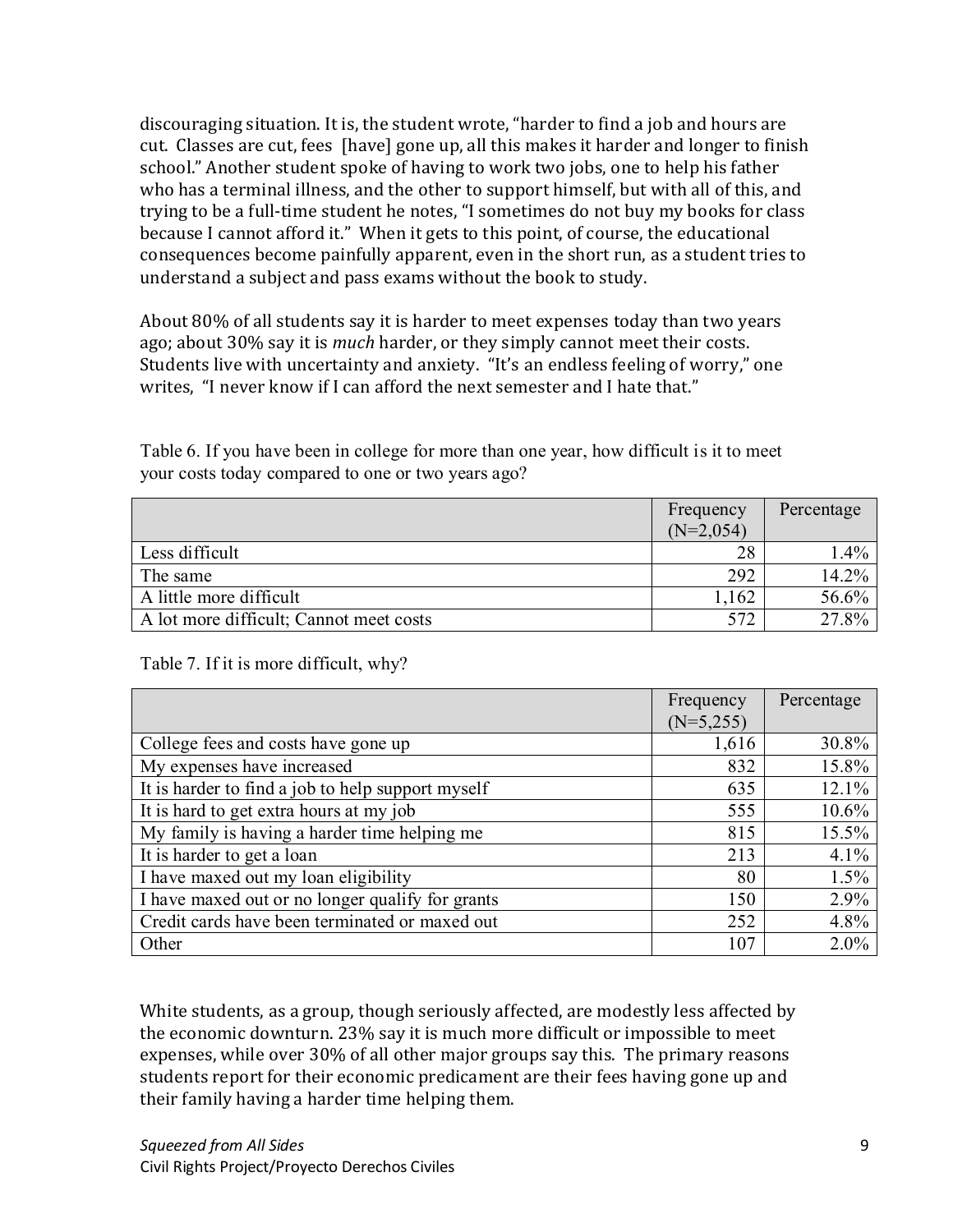|                                                  |           | Frequency/Percentage |           |        |           |      |           |       |           |      |  |  |  |
|--------------------------------------------------|-----------|----------------------|-----------|--------|-----------|------|-----------|-------|-----------|------|--|--|--|
|                                                  |           | White                |           | Latino |           | AfAm |           | Asian | Other     |      |  |  |  |
|                                                  | $(N=720)$ |                      | $(N=595)$ |        | $(N=102)$ |      | $(N=162)$ |       | $(N=390)$ |      |  |  |  |
| Less difficult                                   | 12        | 1.7                  | 5         | .8     |           | 1.0  | 3         | 1.9   | 5         | 1.3  |  |  |  |
| The same                                         | 119       | 16.5                 | 75        | 12.6   | 11        | 10.8 | 16        | 9.9   | 51        | 13.1 |  |  |  |
| A little more<br>difficult                       | 422       | 58.6                 | 330       | 55.5   | 59        | 57.8 | 92        | 56.8  | 214       | 54.9 |  |  |  |
| A lot more<br>difficult;<br>Cannot meet<br>costs | 167       | 23.2                 | 185       | 31.1   | 31        | 30.4 | 51        | 31.5  | 120       | 30.8 |  |  |  |

Table 8. If you have been in college for more than one year, how difficult is it to meet your costs today compared to one or two years ago? (by race/ethnicity)

Table 9. If it is more difficult, why?

**Contract Contract Contract** 

|                                                       | White<br>$(N=759)$ |      | Latino<br>$(N=617)$ |      | AfAm<br>$(N=108)$ |      | Asian<br>$(N=173)$ |      | Other<br>$(N=411)$ |      |
|-------------------------------------------------------|--------------------|------|---------------------|------|-------------------|------|--------------------|------|--------------------|------|
|                                                       |                    |      |                     |      |                   |      |                    |      |                    |      |
| College fees<br>and costs up                          | 549                | 72.3 | 472                 | 76.5 | 88                | 81.5 | 137                | 79.2 | 314                | 76.4 |
| Expenses<br>increased                                 | 273                | 36.0 | 279                 | 45.2 | 44                | 40.7 | 54                 | 31.2 | 156                | 38.0 |
| Harder to<br>find a job to<br>help support<br>myself  | 194                | 25.6 | 198                 | 32.1 | 46                | 42.6 | 48                 | 27.7 | 127                | 30.9 |
| Hard to get<br>extra hours at<br>my job               | 177                | 23.3 | 175                 | 28.4 | 26                | 24.1 | 38                 | 22.0 | 118                | 28.7 |
| My family is<br>having a<br>harder time<br>helping me | 271                | 35.7 | 245                 | 39.7 | 44                | 40.7 | 64                 | 37.0 | 164                | 39.9 |
| It is harder to<br>get a loan                         | 72                 | 9.5  | 45                  | 7.3  | 18                | 16.7 | 18                 | 10.4 | 52                 | 12.7 |
| Maxed out<br>my loan<br>eligibility                   | 26                 | 3.4  | 18                  | 2.9  | 7                 | 6.5  | 7                  | 4.0  | 19                 | 4.6  |
| Maxed out/<br>no longer<br>qualify for<br>grants      | 36                 | 4.7  | 53                  | 8.6  | 9                 | 8.3  | 12                 | 6.9  | 36                 | 8.8  |
| Credit cards<br>terminated or<br>maxed out            | 76                 | 10.0 | 83                  | 13.5 | 17                | 15.7 | 19                 | 11.0 | 53                 | 12.9 |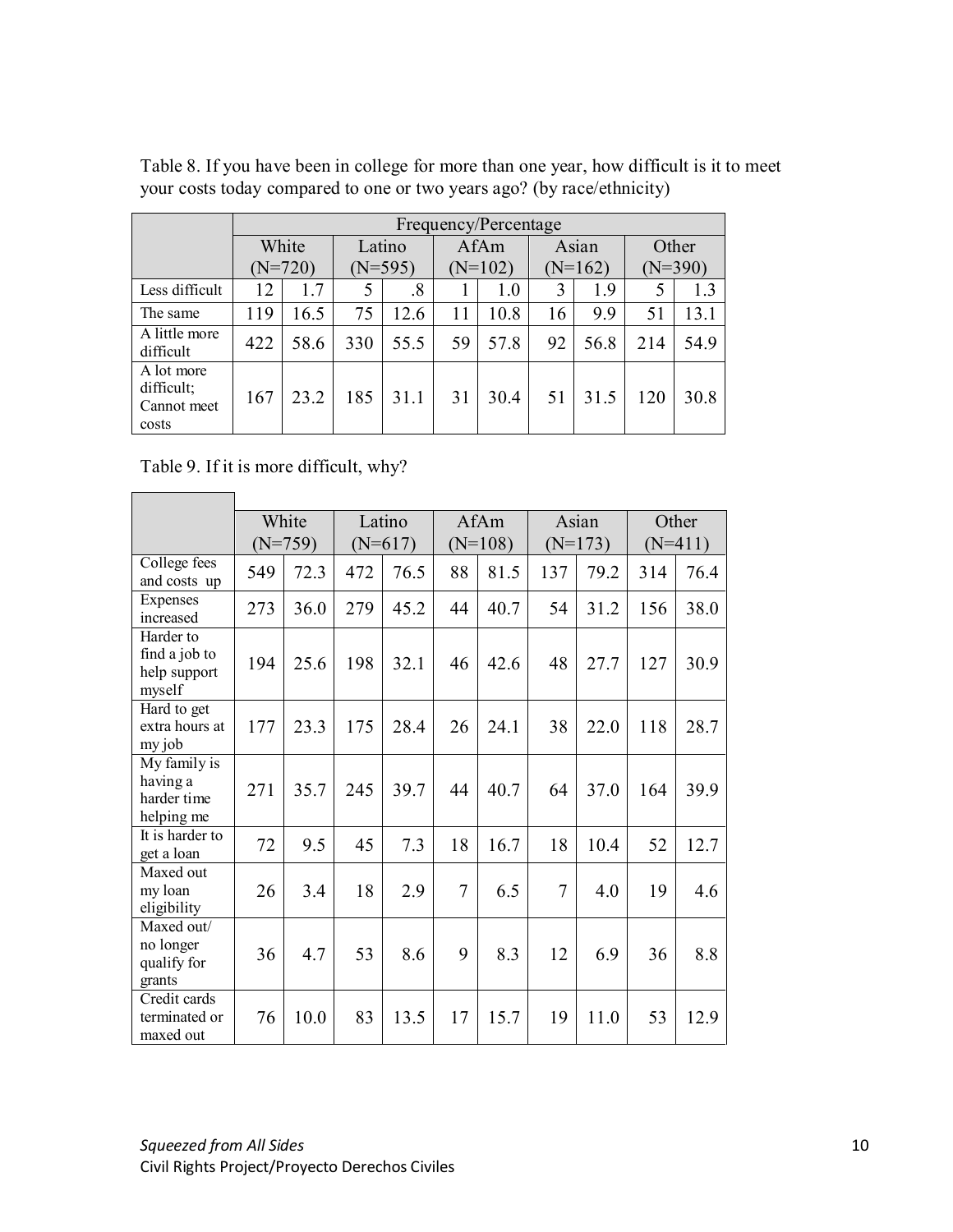Another student writes of having his work days on his campus job cut by the furloughs from the state budget cuts, and frozen hourly wages for 5 years, but is trying to cope with "Rent increasing, food increasing, gas increasing, car insurance, medical expenses not covered by insurances increasing." Some of the responses were plaintive: "Can't afford it all ... College is so expensive. Parking \$180 a semester. Books \$500 a semester, tuition \$3,000. Rent \$700. Car \$300. Food \$300. You tell me how I can do this!"

Some are changing their career plans. "It's difficult because my parents do not support me and the college fees have gone up. I planned on going to graduate school but I already have student loans to pay so I've changed my decision about it."

### *Classes'Closed,'Years'Lost.*

Students feel that they are paying much more for much less in terms of educational opportunities and that the colleges are requiring courses they cannot offer. Two thirds of all students say they have been unable to get the classes they need to make regular progress toward their degree. Most think it will take them at least one year longer to graduate as a result. That is another year of costs and a year of lost income. One worries: "Classes are extremely hard to get, pushing back my graduation [and] causing me more debt to pay back......It has now made me question whether or not I can go to grad school."

Another student wrote about the "vicious cycle" she is in, having to pay more and more for full-time enrollment so that she can have access to financial aid, although she can't get the classes she needs. So she finds herself mounting up debt without getting appreciably closer to her goal of graduation. Yet, she doesn't see an option because she needs the financial aid to continue in school: "I am unable to get classes, and I feel so uneasy paying more money just so I can take classes I don't need, so that I can keep my full-time student status, so I can receive financial aid, student discounts, etc."

Cutbacks in classes may not look serious from the outside, but they have multiple ripple effects throughout the economy, and literally take a year or more of paying work out of a student's life, deepening his or her debts substantially. They also increase the cost to the state to graduate each student, and reduce the capacity of the campuses to take in new students. Less work, less income, and fewer taxes paid have broader impacts, of course, on local and state revenues. It costs the campus and the state to crowd facilities and overburden staffs with students who should have graduated already. Short term savings can bring long-term costs. On a personal level they can mean many things, including putting off marriage and family and not taking care of medical problems. Almost 8 of 10 students reported that the inability to get the classes they need is delaying their graduation.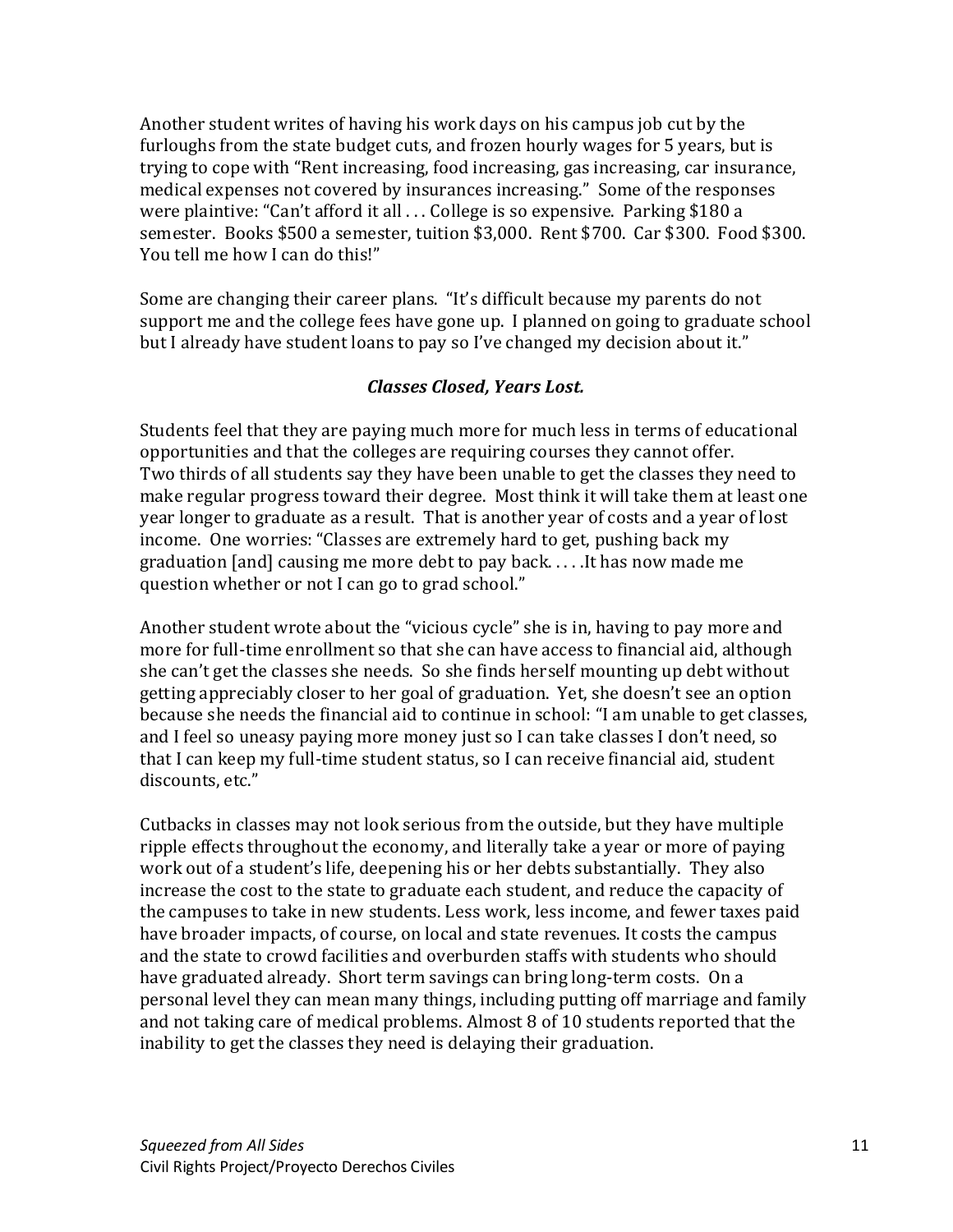Table 10. Do you think it will take you longer to finish your degree because of an inability to get classes?

|     | Frequency<br>$(N=2,117)$ | Percentage                |
|-----|--------------------------|---------------------------|
| Yes | .632                     | $1\%$<br>77.<br>$\cdot$ . |
| No  | 485                      | 22.9%                     |

Inadequate funding of counseling staff also puts greater pressures on the institution as well as the students. Faced with the decrease in availability of classes, they often don't know what to do. Should they take classes they don't need just to stay in school? Will they lose aid and face bill collectors demanding repayment of loans if the leave for a time? Are there other classes they could take that they are not aware of? What are the consequences of going part-time? Students are having to make difficult choices with little guidance: "I did not attend spring semester of 2010 because I could not get classes. The classes had too many students on the waiting list. The advisement center had only appointments for freshmen, it was very difficult to see an advisor." Lack of good advice can raise costs and delay completion.

"I pay tuition and don't take the classes I need to graduate and I pay tuition at a junior college to get the classes I do need," writes one student caught in this bind, "I pay tuition at CSUN because I don't want to get disenrolled." Another reflects on the maze he's caught in: "I planned to graduate spring 2009 but because I can't afford school and can only get into a few classes I probably won't graduate until fall 2011. Very stressful and at times makes me want to drop out...."

About half of all students responding to the survey estimated that it would take them longer than anticipated to complete college because of their financial situation. Most students believe it would take another year; another quarter believes it will take more than an additional year.

Table 11. If you think it will take longer to finish your degree because of your financial issues, how much longer?

|                    | Frequency   | Percentage |
|--------------------|-------------|------------|
|                    | $(N=1,034)$ |            |
| One semester       | 260         | $25.1\%$   |
| One year           | 519         | $50.2\%$   |
| More than one year | 255         | $24.7\%$   |

For some students the lack of availability of classes has had the impact of changing their entire program of study, and in the case of the following student, almost certainly reducing her competitiveness in her chosen field as a result: "I was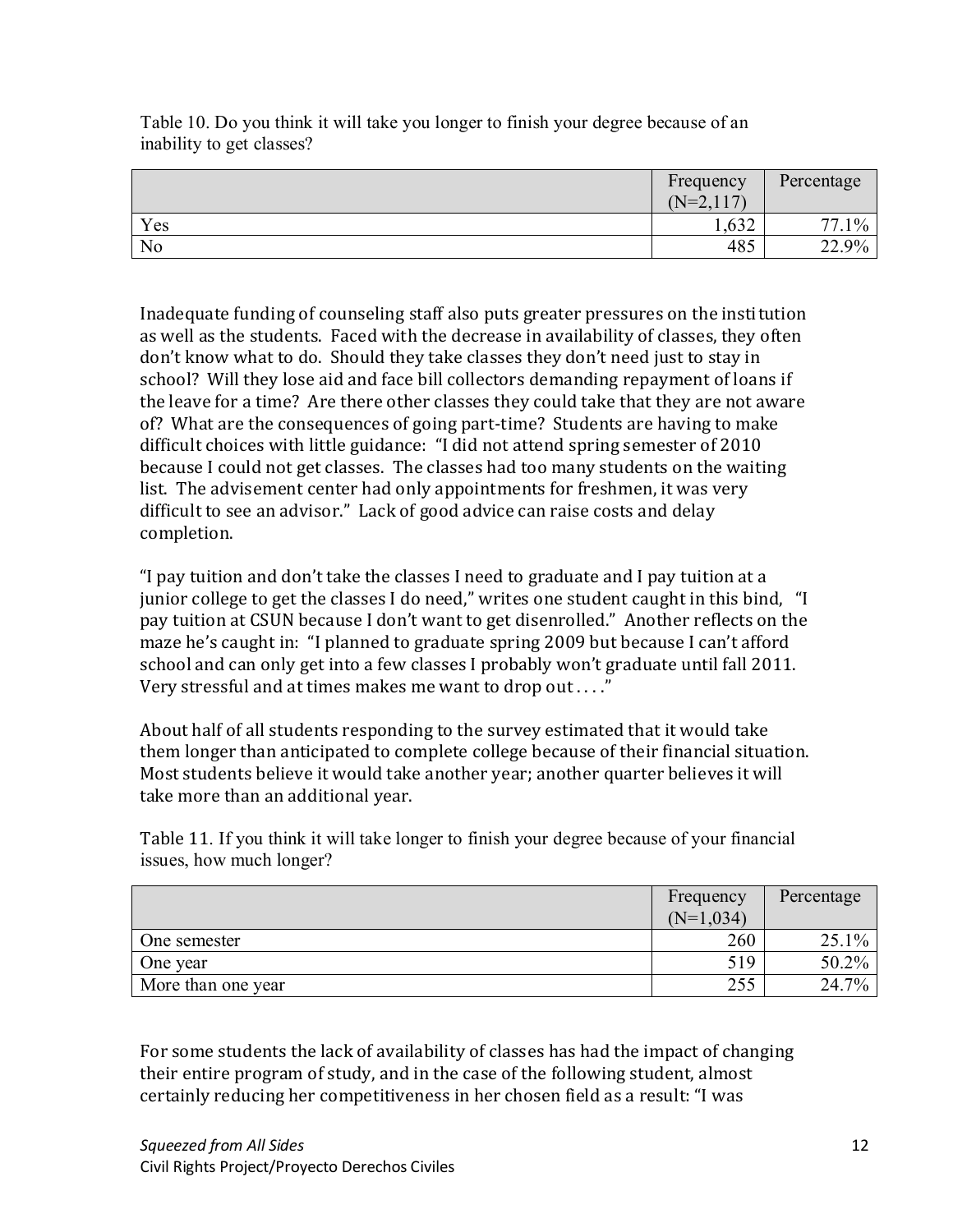enrolled in the honors program and with the cuts they cut the thesis from the honors program and didn't offer the replacement capstone class in the semester I needed it, so I had to drop out of the program because I didn't have the money for an extra semester to take the thesis capstone class. I will also have to postpone or give up on grad school because of the cost." Not having the honors program can, of course, seriously affect the student's prospects for professional school admission. One out of 5 white students and one of 4 students of color considers giving up getting a degree because it has become too difficult.

#### *Students'experience'extreme physical'and'emotional stress*

The single most common word used in written comments by students was "stress." Over and over students wrote about the extreme stress they are under. This is affecting their grades, their motivation, and their mental and physical health. Sometimes we forget the very human stories behind these numbers, and the psychic pain that a lot of these students are experiencing. One writes of "extreme" depression every day ever since last year. Finding it hard to stay motivated in school." Another says, "I am a very stressed out student. I am trying to pay the bills now and help my parents with the grants and loans I have. But later on I wonder if I will be able to pay off the debt in loans I already have." They talk about how the squeeze of many pressures hurts their academic work: "I cannot get into classes I need. I don't have enough time to do homework because I have to work. These kinds of problems make me agitated, depressed, and confused." Another writes sadly, "I'm worried every day if I can afford my bills and gas to school.... The pressure is on."

"It's difficult to go to school and concentrate knowing that your family is in need. My parents are also both sick and we no longer have medical insurance. I'm in constant fear that they'll die. I work the maximum hours at work and take classes in the evening. I'm usually tired from being awake since early in the morning, so I tend to doze off in class... or I have to be in a constant battle to stay awake."

"Some days I feel absolutely awful. I work hard and I'm afraid of getting sick or of any other "unforeseen" difficulty coming up because I'm afraid I won't be able to handle things."

Many of these students are trying hard to be responsible family members, students, and citizens, working as much as they can and studying hard, trying to help support parents and siblings while also trying to meet personal educational and career goals. But it is clear that many are stressed far beyond a healthy level. Some of the students wrote what could only be described as cries for help. Some are being pushed beyond their ability to cope with the stress. And, of course, mental health services, even if they could take the time from work and classes to receive them, are being cut back too.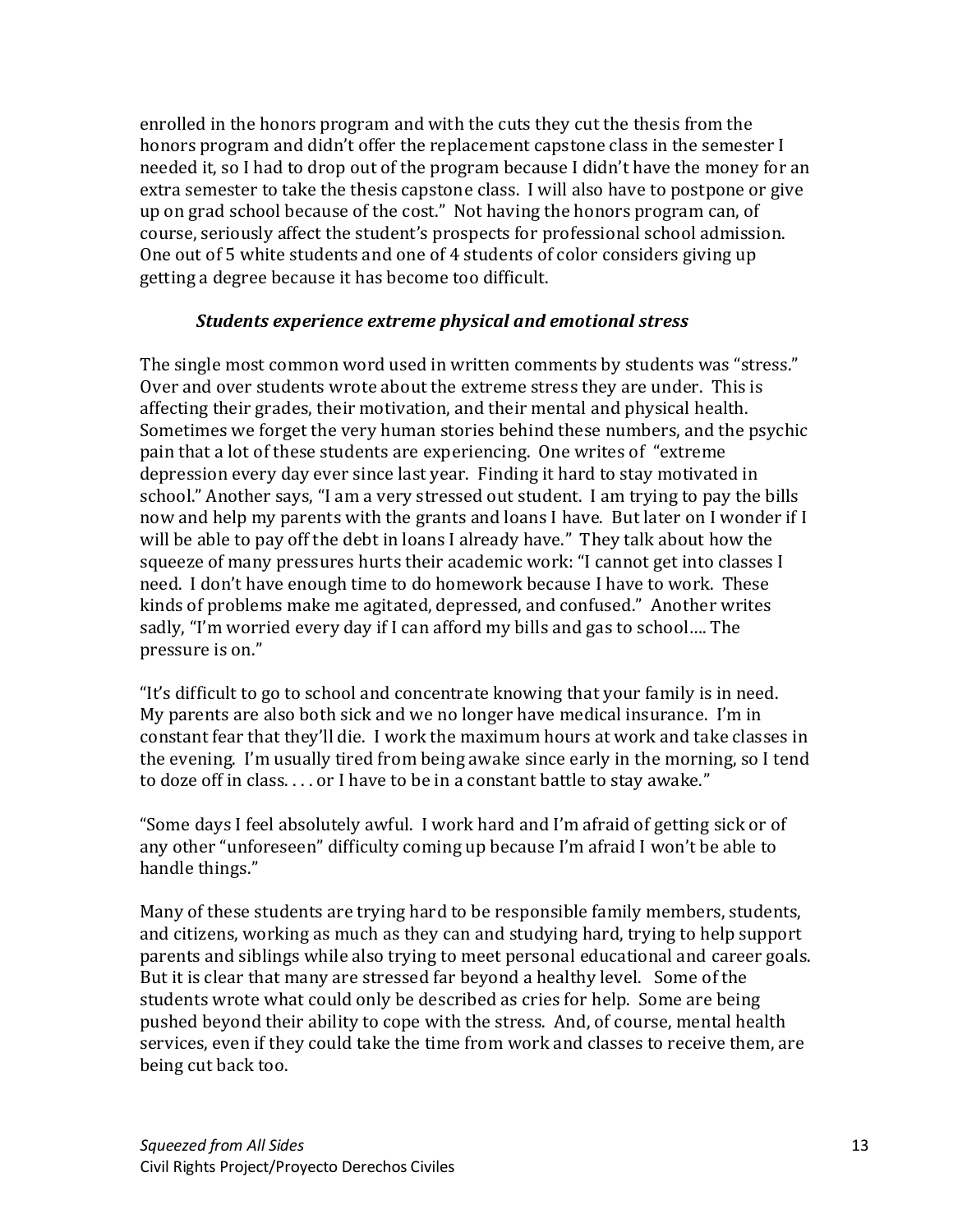## *Conclusion*!!

We knew, of course, when we did this survey that students were in trouble, but we didn't know how deep it was or how many would reach out, even through the anonymity of a questionnaire, to tell us about the stress of their lives. Both of the authors of this report were first-generation college students at public universities and understand very well how college can change one's life. When the state of California adopted the Master Plan for Higher Education in 1960 it made a social contract with the young people of the state to provide them with a higher education. But the state has broken that social contract for many of its students. California has great wealth, but it also has many millions living in poverty with very low levels of education. Prior to the budget cuts of the last two years, California ranked  $32^{\text{nd}}$  in the nation with respect to per capita expenditures for higher education from state and local revenues. Perhaps there is a failure to understand that we are all in this together.

The Civil Rights Project has had a long-term interest in college access in California. Before the Great Recession, in 2006 we wrote: "....we need to remember two basic things—that we made huge progress on issues of access [to higher education] during the past in very difficult times in a society not nearly as rich as we are today. We created the world's greatest system of public higher education, we trained a new generation of creative leaders from among the World War II veterans the country feared would not be able to find jobs after the war. A generation later, during the civil rights era, our colleges helped create a substantial middle class and a rapidly growing intelligencia in communities that had never had one and were widely believed by whites in a racially stratified society to be incapable of generating one. When we consider the scale of the challenges we face today, we have to  $\dots$  keep in mind the example of truly great breakthroughs in our past... . California can once again provide the model for what higher education-- at its best—can be. The destiny of th[e] state rests on the courage of policy makers, both within universities and within government, to move aggressively to recapture what has been lost, to reclaim the hope of millions of students who can make enormous contributions to this society if only given the chance." 4

We believe these comments are all the more applicable today. We can lay the burdens of a generation of Californians, who chose not to invest in its schools and colleges, on the backs of those who have struggled and continue to struggle to overcome declining educational opportunities--in the midst of a Great Recession no less. Or we can acknowledge that our future rests on today's students. If we care about the future of this state then there is only one option  $-$ - to listen to these struggling students and to find ways to lift the burdens and preserve the state's

<sup>!!!!!!!!!!!!!!!!!!!!!!!!!!!!!!!!!!!!!!!!!!!!!!!!!!!!!!!!!!</sup> <sup>4</sup>G. Orfield and P. Gándara, "Fateful Decisions", in Gándara, Orfield and C. Horn, Expanding *Opportunity in Higher Education*, SUNY Press, 2006, p. 288-289. (This book was the result of a conference cosponsored with the University of California where scholars from around the nation presented studies focusing on the threats to college opportunity in California).